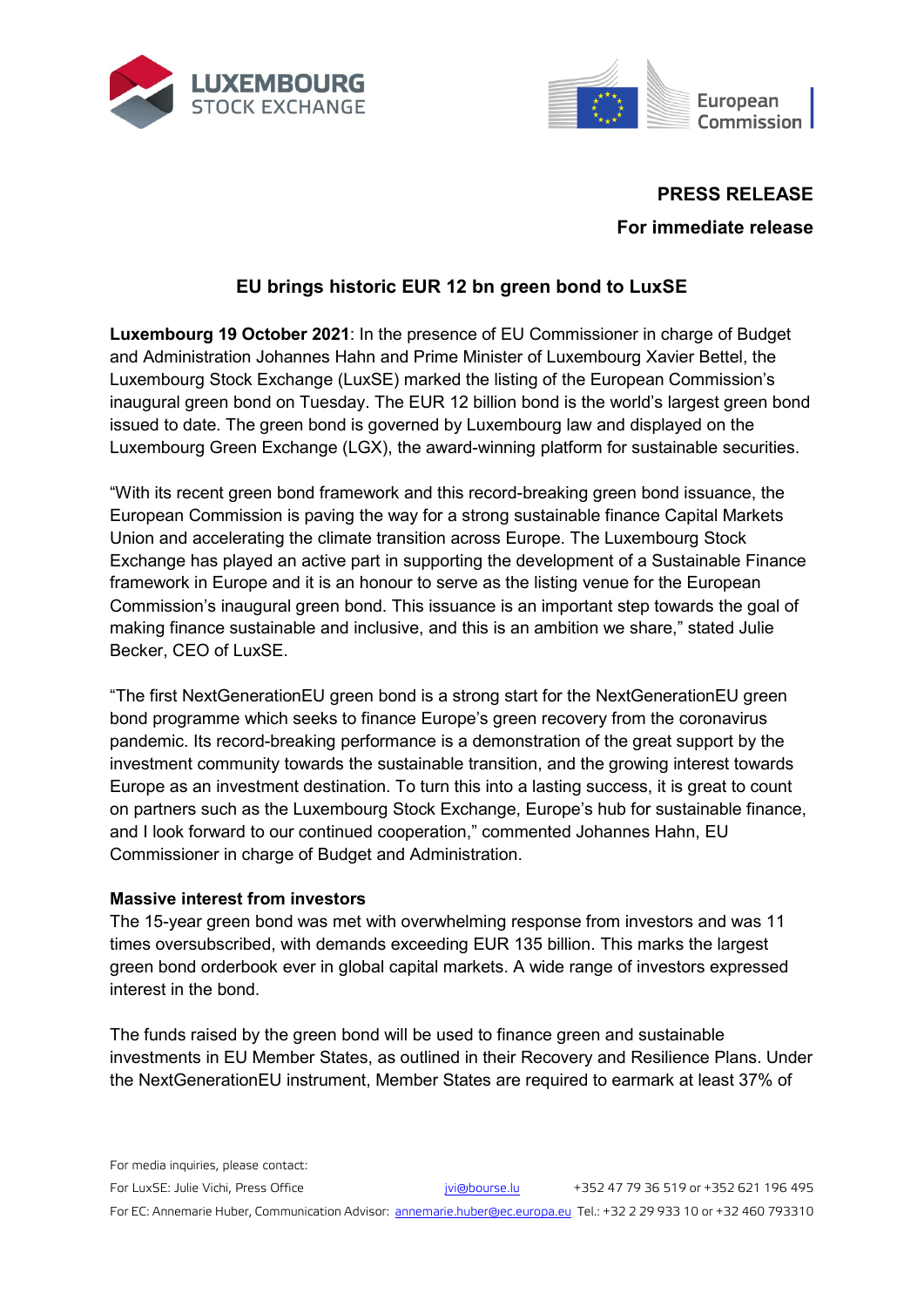



their national Recovery and Resilience plans for climate-relevant investments and reforms, and report on their green investments to the European Commission.

### **NextGenerationEU for a stronger Europe**

NextGenerationEU is a temporary recovery instrument whose goal is to support Europe's recovery from the coronavirus pandemic and help build a greener, more digital and more resilient Europe. To finance NextGenerationEU, the European Commission will raise up to EUR 800 billion on capital markets by end-2026.

This green bond is the first green bond issued under the NextGenerationEU programme. The European Commission intends to issue up to EUR 250 billion worth of green bonds over the coming five years. With its NextGenerationEU green bond programme, the European Commission is likely to become the world's largest green bond issuer, cementing Europe's position as the leading region for sustainable finance.

In June, LuxSE marked the listing of the first bond issued under the NextGenerationEU recovery instrument, a EUR 20 billion conventional bond that made history for being the largest institutional, single tranche Euro-denominated bond ever issued.

## **Green and social centre stage**

In September, the European Commission put forward its NextGenerationEU Green Bond Framework, which is fully compliant with the International Capital Market Association's Green Bond Principles and reviewed by a second party opinion provider, Vigeo Eiris, part of Moody's ESG Solutions. Under the framework, the European Commission provides detailed assurance on investing green bond proceeds into the green transition and will provide both best-practices allocation and impact reports to investors.

The NextGenerationEU Green Bond Framework follows adoption of the Social Bond Framework put forward by the European Commission in October 2020. Since then, the European Commission has issued EUR 89.6 billion worth of social bonds under the EU SURE programme, to protect jobs and workers across Europe. The entirety of these social bonds are listed on LuxSE and displayed on LGX, the world's leading platform for sustainable securities currently encompassing more than 1,100 sustainable bonds raising EUR 570 billion for specific green and social projects and sustainable development across the world.